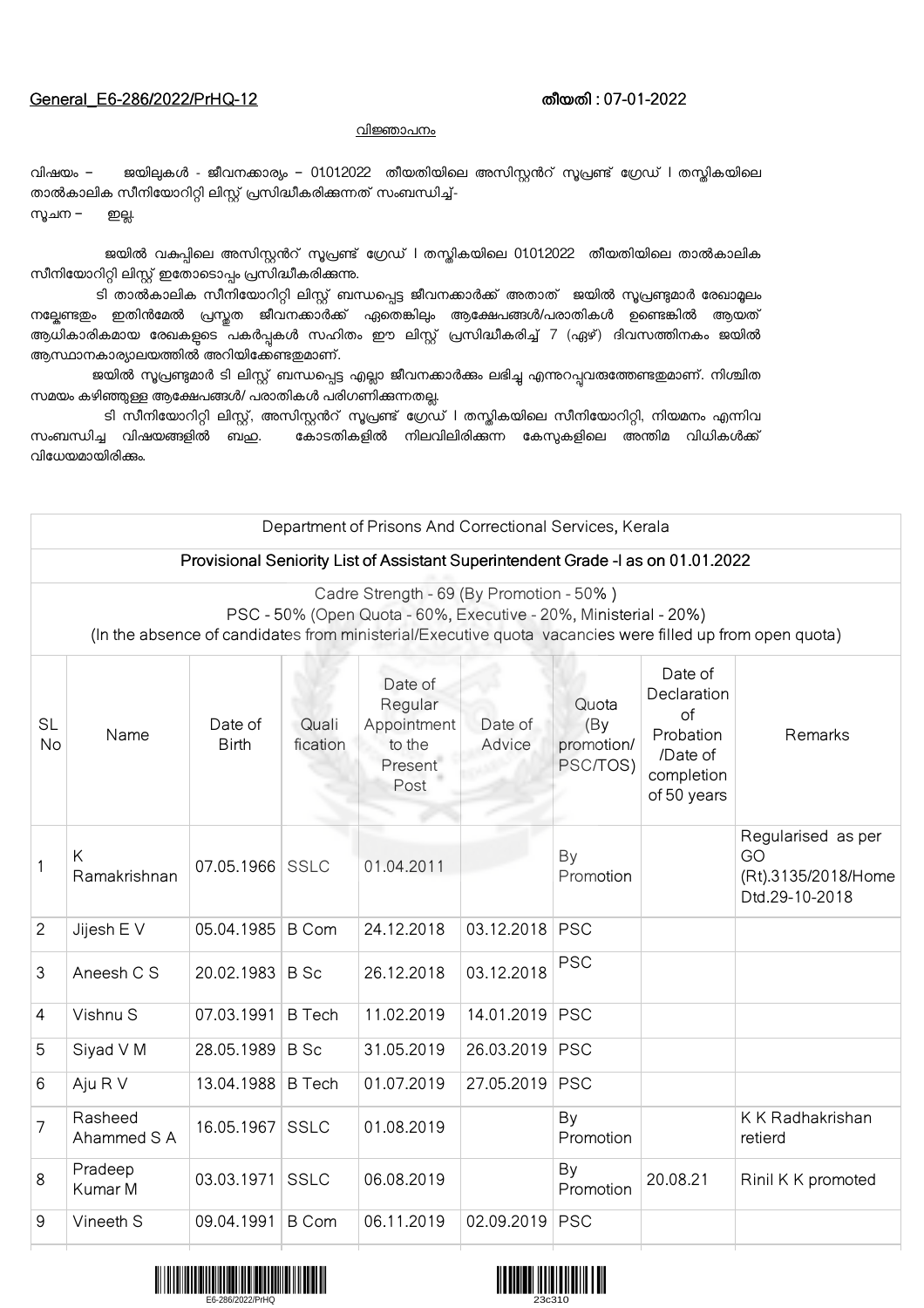| 10 | Athul P                                   | 04.10.1993   B Sc |               | 05.11.2019 | 02.09.2019   PSC                              |                 |                                            |
|----|-------------------------------------------|-------------------|---------------|------------|-----------------------------------------------|-----------------|--------------------------------------------|
| 11 | Aashish V                                 | 05.05.1991        | <b>B</b> Tech | 08.11.2019 | 24.09.2019                                    | <b>PSC</b>      |                                            |
| 12 | G Gopakumar                               | 31.05.1970        | <b>SSLC</b>   | 12.11.2019 |                                               | By<br>Promotion | N Gireeshkumar<br>promoted                 |
| 13 | Vishnu M S                                | 22.03.1988        | Degree        | 29.01.2020 | 09.12.2019                                    | <b>PSC</b>      |                                            |
| 14 | P <sub>R</sub><br>Muraleedharan<br>Pillai | 20.05.1968        | BA            | 14.01.2020 |                                               | By<br>Promotion | Vice Sivanandan S<br>promoted              |
| 15 | U Ajayakumar                              | 25.04.1970 SSLC   |               | 29.02.2020 |                                               | By<br>Promotion | Vice Baburajan P P<br>promoted             |
| 16 | S Raveendran                              | 21.03.1968        | <b>BA</b>     | 21.03.2020 |                                               | By<br>Promotion | P V eliyas promoted                        |
| 17 | Narendran P M                             | 24.04.1971        | <b>B</b> Ed   | 14.04.2020 |                                               | By<br>Promotion | Vice M Majeed<br>promoted                  |
| 18 | K Krishna<br>Prasad                       | 31.05.1968        | Pre<br>Degree | 17.04.2020 |                                               | By<br>Promotion | Vice M V thomas<br>promoted                |
| 19 | M B Yoonus                                | 15.12.1969        | Pre<br>Degree | 17.04.2020 |                                               | By<br>Promotion | Vice Johnson Baby<br>promoted              |
| 20 | C V<br>Manikantan<br>Nair                 | 28.05.1967        | <b>BA</b>     | 01.05.2020 |                                               | By<br>Promotion | Vice D Sunny<br>promoted                   |
| 21 | V Udayakumar                              | 20.05.1969        | <b>B</b> Com  | 01.05.2020 |                                               | By<br>Promotion | Vice TK<br>Janardhanan<br>Nambiar Promoted |
| 22 | P Sreeraman                               | 21.05.1969        | <b>SSLC</b>   | 01.05.2020 |                                               | By<br>Promotion | Vice Rajan Mathew<br>retired               |
| 23 | M Shajimon                                | 07.01.1971        | Pre<br>Degree | 09.05.2020 |                                               | By<br>Promotion | V K Radhakrishnan<br>promoted              |
| 24 | Suresh Babu B                             | 21.05.1971        | <b>B</b> Com  | 30.05.2020 |                                               | By<br>Promotion | Vice M Gopakumar<br>promoted               |
| 25 | T Ajith Kumar                             | 06.05.1967        | SSLC          | 30.05.2020 |                                               | By<br>Promotion | Vice S Anil kumar<br>promoted              |
| 26 | K Salim                                   | 07.04.1966        | BA            | 30.05.2020 |                                               | By<br>Promotion | Vice S Prakash<br>promoted                 |
| 27 | K S Reghu                                 | 28.05.1966        | МA            | 30.05.2020 |                                               | By<br>Promotion | Vice K R Suresh<br>Kumar promoted          |
| 28 | S Mahesan                                 | 21.05.1969        | <b>SSLC</b>   | 01.06.2020 |                                               | By<br>Promotion | P Omanakuttan<br>retired                   |
| 29 | N Gopan                                   | 28.05.1966        | BA            | 01.06.2020 |                                               | By<br>Promotion | Vice Muhammadali<br>retired                |
| 30 | M Surendran                               | 20.05.1968        | BA            | 01.06.2020 |                                               | By<br>Promotion | Vice P B Venugopal<br>retired              |
| 31 | M Sisukumar                               | 20.05.1967        | <b>SSLC</b>   | 01.06.2020 |                                               | By<br>Promotion | J Patric retired                           |
| 32 | Jayachandran<br>R                         | 04.05.1982 BSc    |               | 07.01.2021 | 24.11.2020                                    | <b>PSC</b>      |                                            |
| 33 | Kichu S                                   | 22.05.1993 B Com  |               | 07.01.2021 | 24.11.2020<br>,,,,,,,,,,,,,,,,,,,,,,,,,,,,,,, | <b>PSC</b>      |                                            |



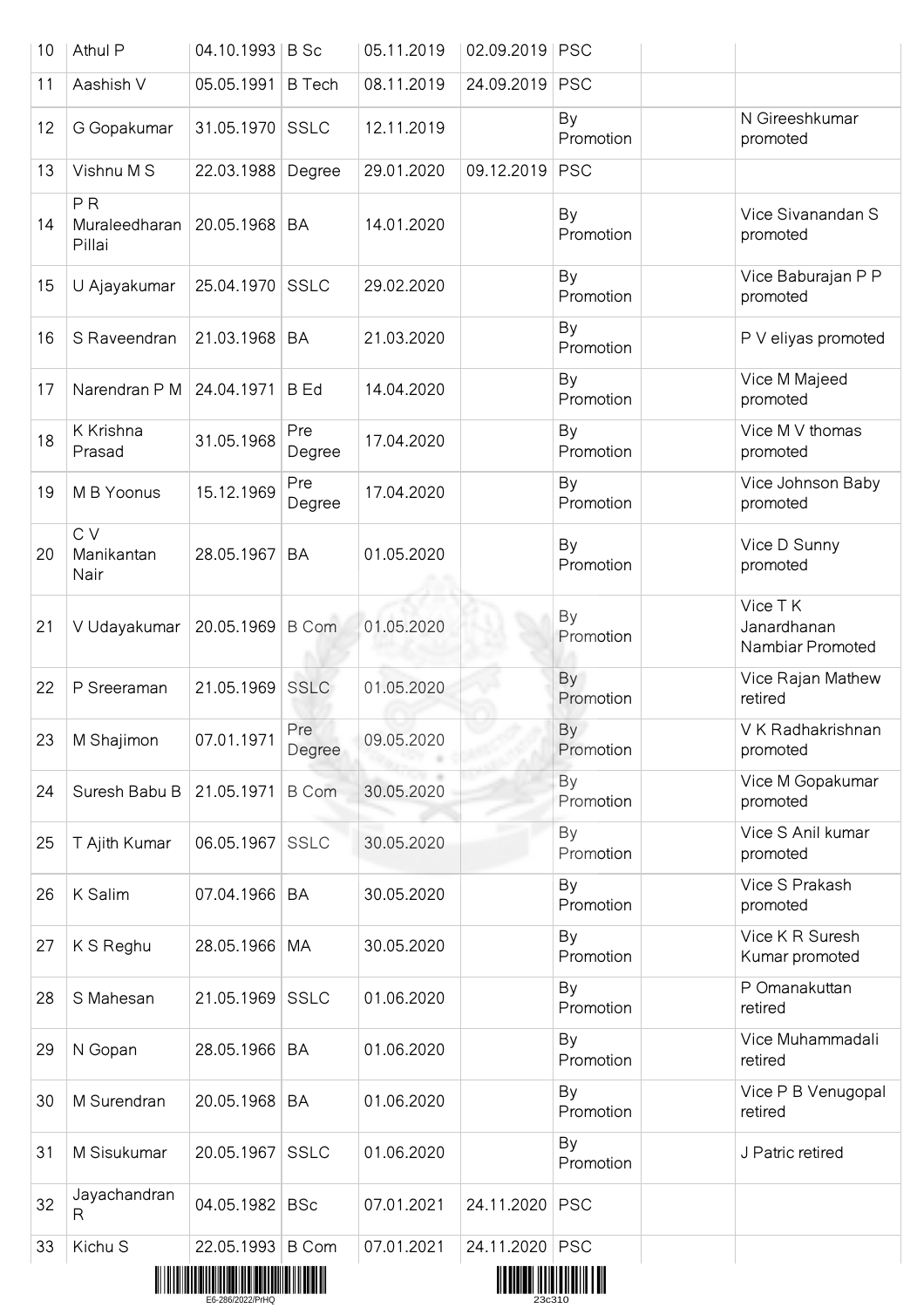| 34 | S Mohandas            | 17.05.1967    | Pre<br>Degree   | 01.02.2021 |                | By<br>Promotion | Santhosh Kumar G<br>retierd      |
|----|-----------------------|---------------|-----------------|------------|----------------|-----------------|----------------------------------|
| 35 | Rahul D S             | 05.09.1991    | <b>B</b> Sc     | 06.04.2021 | 08.02.2021     | <b>PSC</b>      |                                  |
| 36 | Othenan IV            | 12.01.1967    | <b>SSLC/ITI</b> | 18.02.2021 |                | By<br>Promotion | Thavanoor new post               |
| 37 | D Jayan               | 31.05.1967    | SSLC            | 01.05.2021 |                | By<br>Promotion | K A Abdul Jaleel<br>retired      |
| 38 | A Saseendran          | 01.06.1966    | <b>BA</b>       | 01.05.2021 |                | By<br>Promotion | Ramachandran Nair<br>retired     |
| 39 | Dipin K S             | 21.04.1994    | <b>B</b> Tech   | 07.08.2021 | 04.05.2021     | <b>PSC</b>      |                                  |
| 40 | Vasantha<br>Kumar K   | 28.05.1969    | <b>SSLC</b>     | 01.06.2021 |                | By<br>Promotion | P B Asok Kumar<br>ertired        |
| 41 | C Shaji               | 15.05.1969    | <b>SSLC</b>     | 01.06.2021 |                | By<br>Promotion | M Priyan retired                 |
| 42 | N A<br>Gopalakrihnan  | 01.07.1966    | Pre<br>Degree   | 02.07.2021 |                | By<br>Promotion | A K Suresh promoted              |
| 43 | Ramachandran<br>TV    | 01.01.1972    | Pre<br>Degree   | 02.07.2021 |                | By<br>Promotion | Prathapachandran C<br>V promoted |
| 44 | Santhosh<br>Kumar A P | 10.04.1968    | Pre<br>Degree   | 02.07.2021 |                | By<br>Promotion | Balakrishnan MK<br>promoted      |
| 45 | M<br>Radhakrishnan    | 10.04.1969    | SSLC/ITI        | 02.07.2021 |                | By<br>Promotion | Rajasekharan Nair G<br>promoted  |
| 46 | K K Abdul<br>Majeed   | 20.04.1971    | <b>BA</b>       | 02.07.2021 |                | By<br>Promotion | Ezidor Joy promoted              |
| 47 | E Krishnadas          | 30.11.1969    | <b>SSLC</b>     | 02.07.2021 |                | By<br>Promotion | Anilkumar G<br>promoted          |
| 48 | Sajeesh P V           | 27.05.1983 MA |                 | 01.09.2021 | 26.07.2021 PSC |                 |                                  |
| 49 | Anoop K K             | 07.07.1984    | <b>BSc</b>      | 01.09.2021 | 26.07.2021 PSC |                 |                                  |
| 50 | Shiju K Raju          | 30.05.1981    | BA              | 01.09.2021 | 26.07.2021     | <b>PSC</b>      |                                  |
| 51 | Hariprasad S          | 25.05.1986    | <b>BSc</b>      | 01.09.2021 | 26.07.2021     | <b>PSC</b>      |                                  |
| 52 | Vineeh V              | 17.05.1987    | <b>B</b> Com    | 12.10.2021 | 26.07.2021     | <b>PSC</b>      |                                  |
| 53 | Sachin C              | 02.01.1992    | <b>B</b> Tech   | 21.10.2021 | 01.09.2021     | <b>PSC</b>      |                                  |
| 54 | Rajeesh C M           | 18.03.1989    | <b>B</b> Tech   | 10.12.2021 | 22.10.2021     | <b>PSC</b>      |                                  |
| 55 | Arun B G              | 01.04.1988 BA |                 | 09.12.2021 | 26.10.2021     | <b>PSC</b>      |                                  |

| Category                | Sanctioned | Existing | Vacant |
|-------------------------|------------|----------|--------|
| Promotion               | 34         | 34       |        |
| <b>PSC Direct</b>       | 21         | 10       |        |
| By transfer Executive   |            |          |        |
| By Transfer Ministerial |            |          |        |